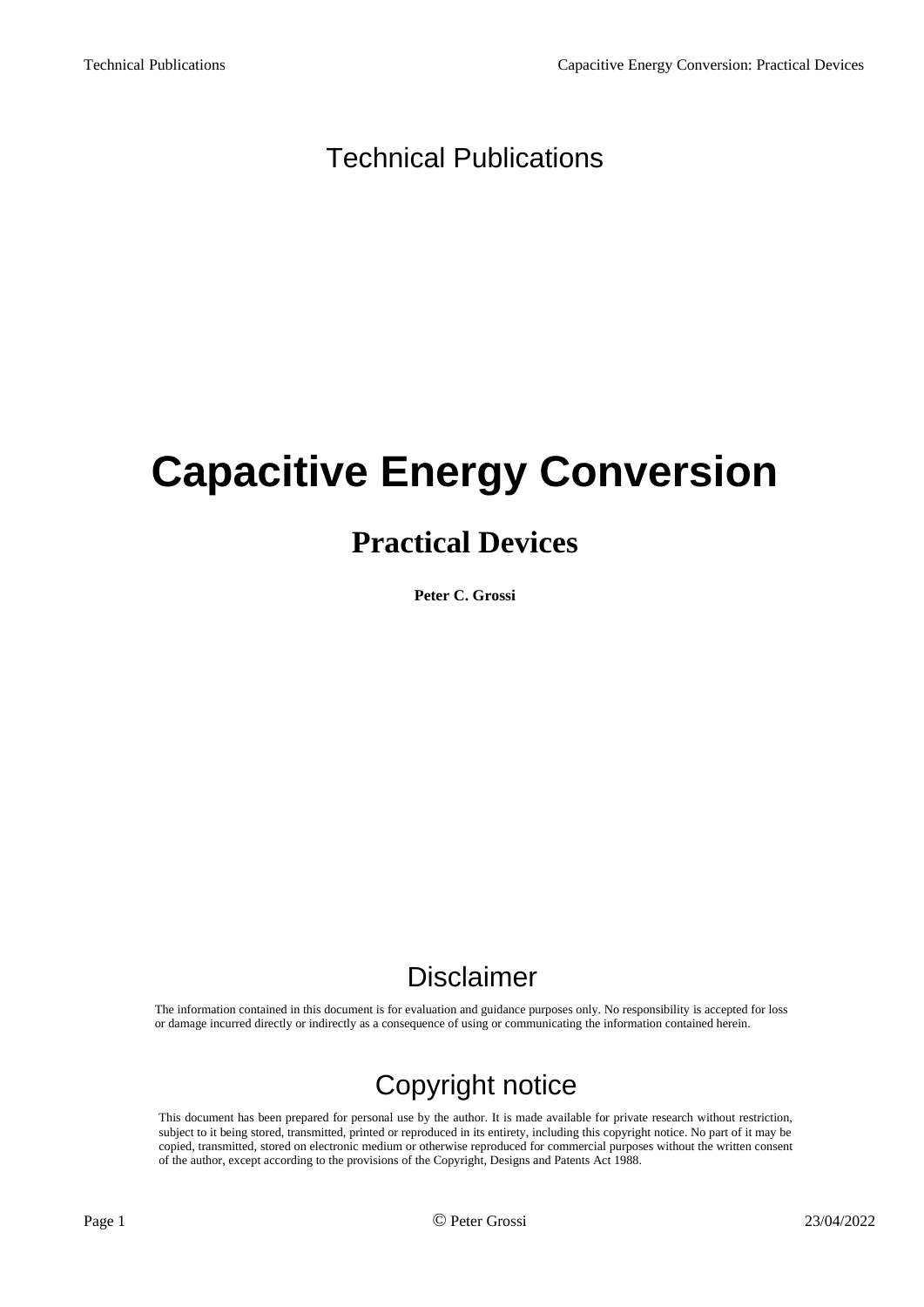### **Table of Contents**

## <span id="page-1-0"></span>**ISSUE RECORD**

- 23/4/22 Section added to discuss possible construction methods
- 18/4/22 Corrections to formulae
- 16/4/22 Additional details of disk-type and cylindrical geometries
- 15/4/22 Initial issue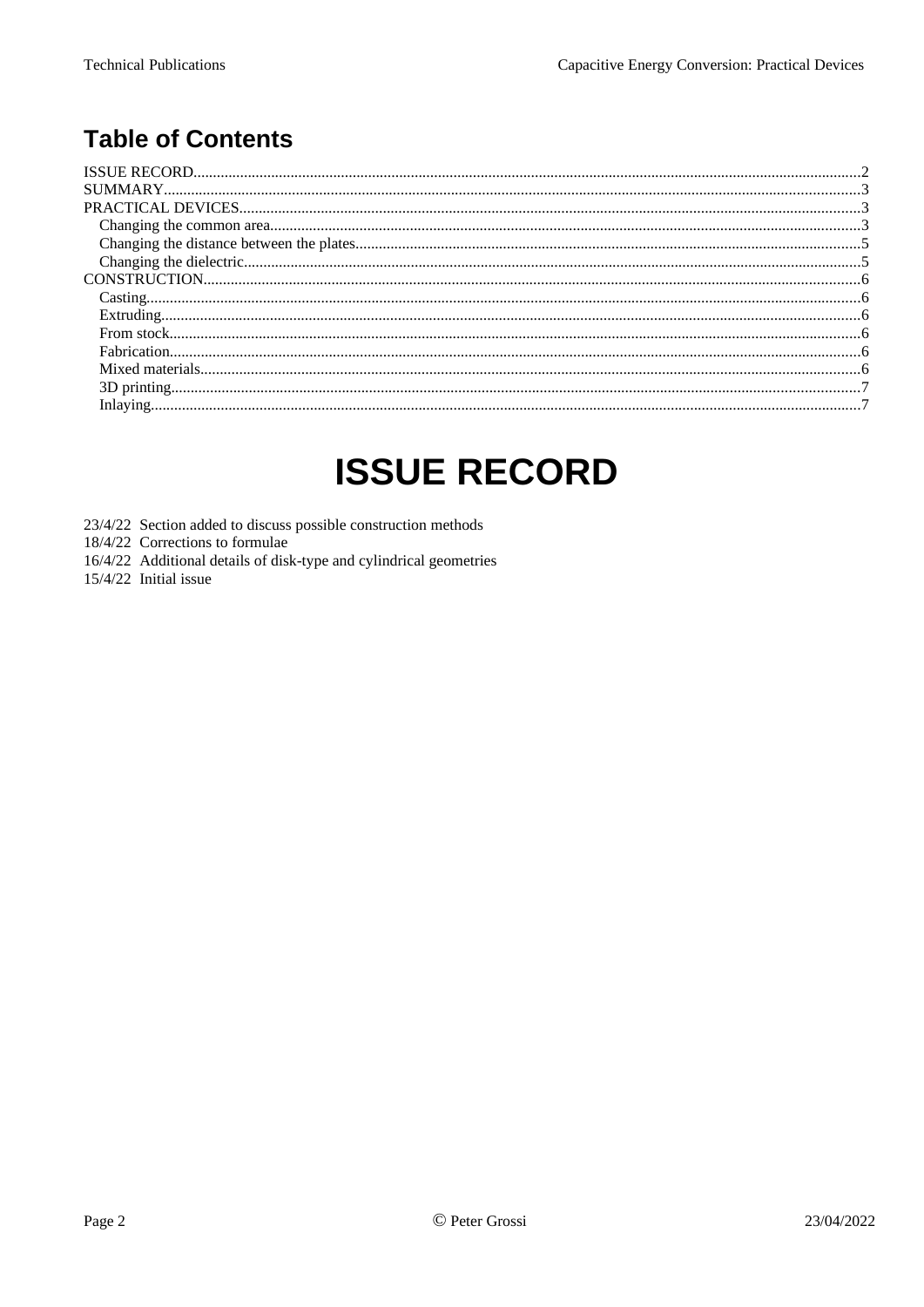## <span id="page-2-2"></span>**SUMMARY**

This report considers the different mechanical configurations that may be considered in exploiting the theory presented in the Energy Theory report in this series.

## <span id="page-2-1"></span>**PRACTICAL DEVICES**

The value of a capacitor is determined by three things at any instant:

- The common area of the plates
- The distance between the plates
- The permittivity of the intervening material (dielectric)

This is explained in detail in the Energy Theory report.

The implications are that the required variation in capacitance can be achieved by varying any or all of these factors. Looking at these in more detail we can consider the practical implications of each.

#### <span id="page-2-0"></span>**Changing the common area**

The common area can be changed either by sliding the plates relative to each other, or by rotating them in some way. It hardly needs to be stated that for a practical device this mechanical process needs to be repeated, perhaps very quickly, in order to create a continual supply of electrical energy.

To this end, **a flat, sliding construction** will require reciprocation which would require kinetic energy to be exchanged, and may be difficult to manage with overall efficiency. The amount of kinetic energy would depend on the mass of the moving plate(s) and the speeds involved. The efficiency can be improved with some sort of rotating crank and con-rod construction, but this may prove to be inefficient through the number of moving parts and bearings involved.

**A flat, rotating construction** would seem more efficient as mechanical energy would be maintained, subject to any friction and viscous effects from intervening gas or fluid. This could take the form of concentric, flat, fan-like discs that alternately overlap and separate as one rotates. If these are "stacked" concentrically on a common shaft the effective area can be multiplied at will at the expense of overall thickness. The discs would need to be very close, and to avoid friction a gas dielectric would perhaps be required. The effects of viscose drag would need to be considered, but at first sight, this might seem a feasible option, subject to the proviso that the available mechanical energy is provided in rotating form.

A guide to a possible configuration for a rotating design is shown here. Only the discs are shown, as the required splined tube and shaft designs can easily be deduced.



The "stack" comprises two alternating disk designs that have matching raised segments and are made of a conducting material. In this example each segment is 15 degrees wide with 15 degree gaps. But so long as the gaps are no wider than the raised segments other angles can be used. One disc type has the segments projected outside the perimeter, where they engage in slots in a surrounding tube. The other type has the segments projected towards the centre, where they engage in splines on a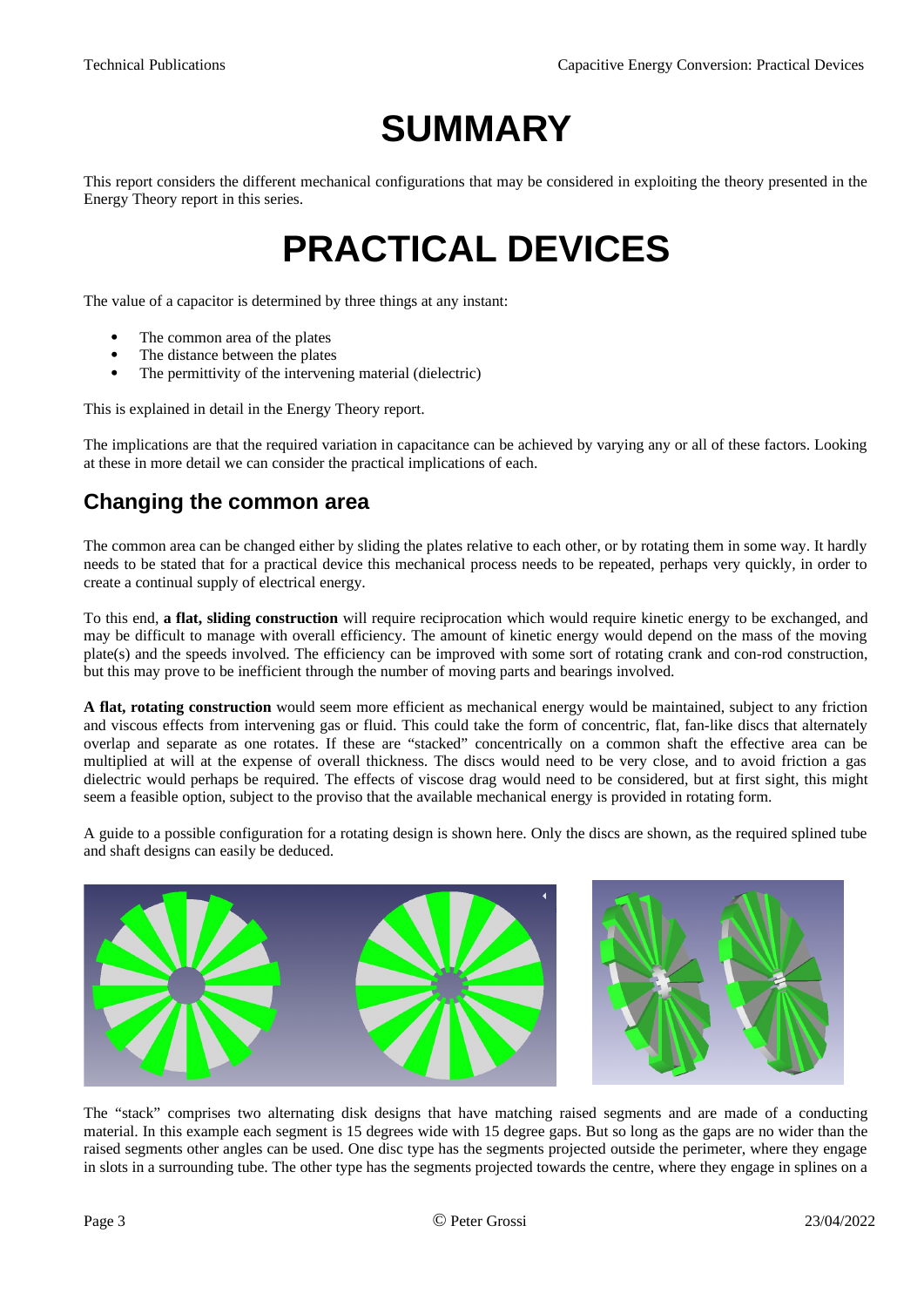shaft. Therefore, as the shaft and the tube vary in relative angle the discs pass over each other and the capacitance between them varies.

The capacitances (as discussed in the Theory section) can be calculated as follows. It is assumed the splines and gaps are equal in angle.

 $C_0 = (2N-1)\pi (D^2-d^2)e/8t_0 + (2N-1)\pi (D^2-d^2)e/8(t_0+2t_1)$  $C_1 = (2N-1)\pi (D^2-d^2)e/4(t_0+t_1)$ 

> d is the inner diameter of the discs D is the outer diameter of the discs N is the number of stacked discs (gives 2N-1 facing surfaces)  $t_0$  is the minimum distance between facing splines  $t_1$  is the depth of the splines e is the permittivity of the intervening material (a gas is a likely candidate for reasons explained earlier)

This change in capacitance is repeated each time the splines align, so a charge is harvested as many times per rotation as there are splines. These calculations can be used to calculate the power transfer per spline of rotation according to the equations discussed in the Theory section.

The optimum angles would depend on the anticipated rotation speed and the recovery time of the electronics, as a pulse is generated each time the segments become fully engaged (in this example twelve times per rotation, so at 50 rpm the pulse stream would be at 600pps or about 1.6ms intervals). It would seem best to use many thin segments for a slow-rotating device, as it would magnify the pulse rate and reduce the charges and voltages required for a given output. For fast-rotating devices it would seem best to use fewer segments to reduce the pulse rate if the electronic response time requires it.

As explained in the Theory section, the battery characteristics may limit the maximum efficient charge transfer rate, and this may then require increased "dead time" with larger gaps between segments; this, however will limit the total capacitance and reduce the power yield. Further consideration needs to be given to how the segment angles are optimised for any particular application.

The shaft and the tube need to be electrically isolated, and there needs to be a strong electrical contact between the discs and either the tube or the shaft. The spaces between the segments can be infilled with a low-permittivity insulating material to provide a smooth overall contact surface. Also, the gaps between the discs needs to be very closely controlled, and this may present a problem with sufficiently accurate alignment along the splined tube and shaft. Perhaps shims could be used, but this needs to be investigated further.

The electrostatic connections are made through the tube and the shaft. This necessitates having some sort of slip ring for one or the other, depending on whether the tube or the shaft is intended to rotate. However it would be possible to split whichever is the stator and take the connections to the two ends of it without needing connection to the rotor.

**A cylindrical construction**, in which inner and outer cylinders, each with raised, axial nodes or splines, rotate with similar effect to the blades of the fan construction. This would have similar advantages and limitations to the rotating discs option, and can be similarly considered as a feasible option.

A guide to a possible configuration for a cylindrical design is shown below. The diagrams show the situation with the splines partially overlapping, and with them completely misaligned.



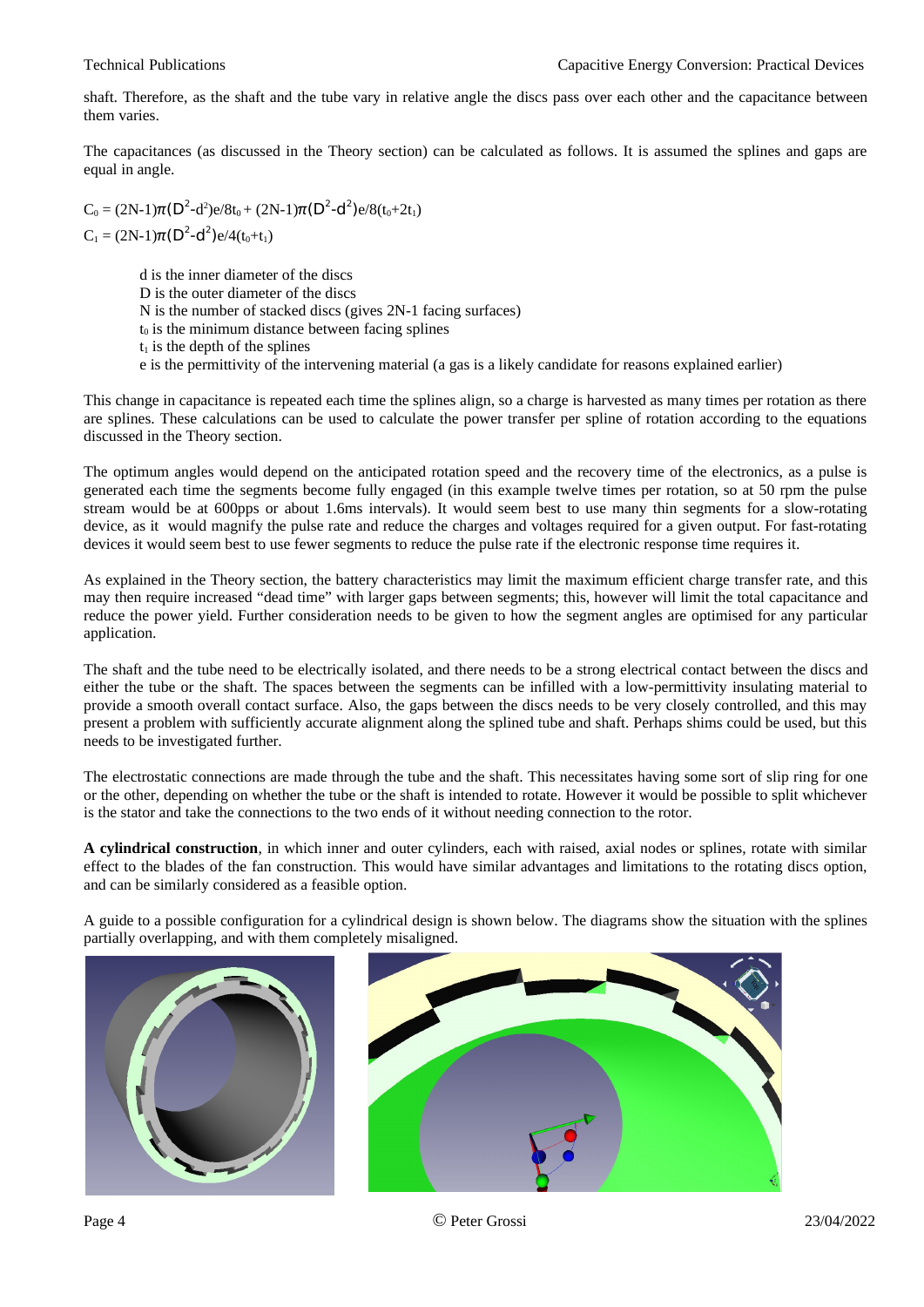The device consists of an inner and an outer tube, each made of conducting material. The matching surfaces are splined so the capacitance between them varies as one or the other rotates. The splines run the length of the tubes, and the capacitances (as discussed in the Theory section) can be calculated as follows. It is assumed the splines and gaps are equal in angle.

 $C_0 = L\pi$ de/2t<sub>0</sub> +  $L\pi$ de/2(t<sub>0</sub>+2t<sub>1</sub>)

 $C_1 = L\pi$ de/(t<sub>0</sub>+t<sub>1</sub>)

d is the matching diameter of the tubes L is the length of the tubes  $t_0$  is the minimum distance between inner and outer splines  $t<sub>1</sub>$  is the depth of the splines (the same for both tubes) e is the permittivity of the intervening material (a gas is a likely candidate for reasons explained earlier)

This change in capacitance is repeated each time the splines align, so a charge is harvested as many times per rotation as there are splines. These calculations can be used to calculate the power transfer per spline of rotation according to the equations discussed in the Theory section.

In this example each spline is 15 degrees wide with 15 degree gaps, but so long as the gaps are no wider than the splines other angles can be used. The optimum angle follows the same considerations as for the rotating disc construction *q.v*.

The tubes need to be electrically isolated, and the spaces between the splines can be infilled with a low-permittivity insulating material to provide a smooth overall matching surface. Also, the gap between the inner and outer splines needs to be very closely controlled, and this may present a problem with sufficiently accurate surface preparation and alignment.

The electrostatic connections are made through the tubes. This necessitates having some sort of slip ring for one or the other, depending on which tube is intended to rotate. However it would be possible to split whichever is the stator and take the connections to the two ends of it without needing connection to the rotor.

#### <span id="page-4-1"></span>**Changing the distance between the plates**

This distance can be changed by some sort of reciprocal action, or perhaps by something related to swash plates.

**A reciprocal action** would suffer similar kinetic disadvantages as discussed for sliding plates. But it has the advantage that the mechanical energy can be provided by linear pressure and without rotating components. It could perhaps be placed in a tidal basin and respond underwater to the varying tidal pressures without obstructing the movement of ships or fish, and where the rate of movement, and corresponding kinetic energies, are very small. This has been the subject of research into using MEMS<sup>[1](#page-4-2)</sup> as body-implanted devices to power life-signs monitoring or drug dispensing without needing to charge batteries. These devices seemingly do not need to be particularly efficient, so the models developed are not intended to be scalable even to domestic supply levels. However the applicability to pressure-related energy sources may make this type worth considering

**A rotating action** could be achieved by a swash plate construction, where a disk is canted at an angle on a rotating shaft, and acts on a ball bearing that oscillates another, non-rotating plate along the same shaft. This sort of construction is used by many applications, but is not known for being mechanically efficient, having several moving parts and lubricants. But it has the advantage of operating from a rotating mechanical source and is therefore a possible competitor to established devices.

#### <span id="page-4-0"></span>**Changing the dielectric**

The dielectric is a physical material, so two principal options present themselves: either move the dielectric or move the plate(s). In any case the dielectric needs to be a very good insulator and have a breakdown voltage compatible with the requirements of the operating charges.

When choosing a dielectric material liquids are unlikely to suitable because of the viscous drag that would consume mechanical energy and create unwanted heat; and solid dielectric material would create friction in relative movement, and would need some sort of lubricant or air gap. Also, as shown in the list below, materials with high permittivity can be expensive to obtain and use.

The following gives some relevant examples:

<span id="page-4-2"></span><sup>1</sup> Micro Electro-Mechanical Systems. Some research papers are available on the internet.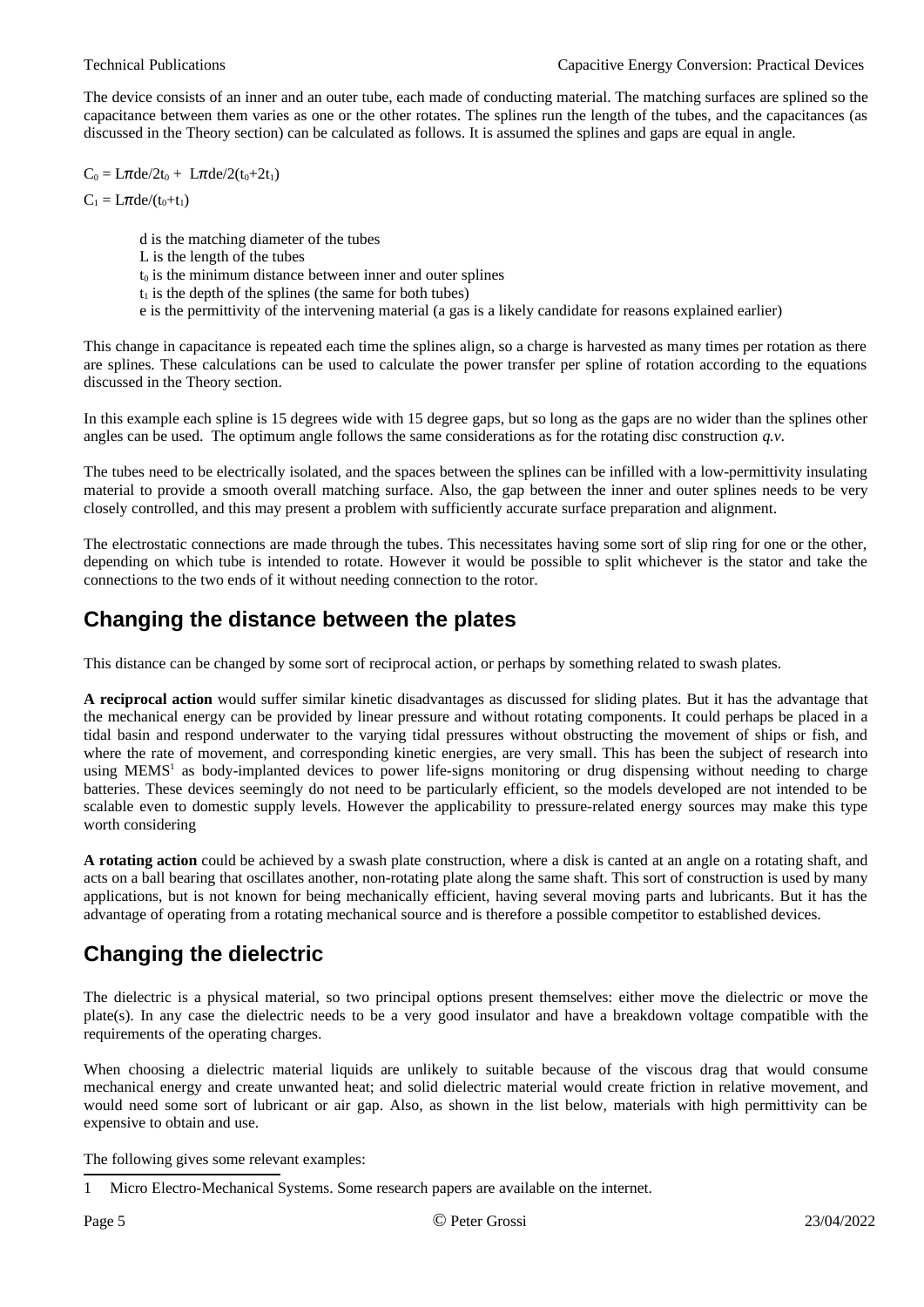| Air                | 1   |
|--------------------|-----|
| PTFE               | 2.1 |
| Glass              | 4.7 |
| Aluminium oxide    | 9.5 |
| Strontium titanate | 310 |

It must also be considered that two capacitors in series provide less capacitance than either of them individually, thus:

#### $C = (C_1 + C_2)/(C_1 * C_2)$

So, for a given area, a small air gap (which may be required to reduce friction, but constitutes a series capacitor) can easily cancel the advantages of a high permittivity dielectric. This effectively renders moving the dielectric relative to the plate(s) unlikely to be an efficient option.

While at first sight it seems impractical to use this approach, a design that changes the common area, as discussed above, would require some sort of protection against short-circuiting the plates, and a high-permittivity but robust dielectric material may be required as an insulating coating. For this purpose, aluminium oxide may be a good candidate if the conducting plates are themselves aluminium, which is a good electrical conductor and otherwise possibly a suitable material.

## <span id="page-5-5"></span>**CONSTRUCTION**

For the cylindrical rotating devices, several construction options can be considered. The feasibility of each, as described below, depends on the size of the devices and the volume of production (e.g. the trade-off between tooling and labour).

It is important to consider that the gaps between the splines do not need to have curved bases to follow the cylindrical shape if they have small angular widths and the depth of cut at centre is adequate; this allows for easier machining if the basic shapes are not cast beforehand. However, sharp corners arising from rectangular cuts may lead to longitudinal fractures if the metal is not thick enough or well supported externally.

#### <span id="page-5-4"></span>**Casting**

For large devices it may be best to cast the cylinders to the rough overall shape and finish them to the required precision by milling or reaming.

#### <span id="page-5-3"></span>**Extruding**

For smaller devices in production it may be feasible to extrude the cylinders to the required splined shape and finish them to the required precision by milling or reaming. This would require investment in setting up a foundry for extruding the required shapes but may be economic overall.

#### <span id="page-5-2"></span>**From stock**

Stock tubing of the required size and thickness (preferably extruded, as rolled steel may be subject to stress distortion) can be milled to the required shapes.

#### <span id="page-5-1"></span>**Fabrication**

For low-volume production, where the cost of special extrusions may not be feasible, fabrication could be considered. If the splines are made separately (e.g. from stock strip metal) they would need to be fitted very securely to the cylinders (which could also be stock material). They would also need to be reamed or milled to finish to the required curved surfaces.

In principle this method detracts from the essential simplicity of the designs, and could add substantial costs in a production situation.

#### <span id="page-5-0"></span>**Mixed materials**

Only the splines need to be made from conductive material. Therefore a possible construction would use non-conducting material, such as a hard plastic that can be inexpensively moulded, and metal strips bonded for the conducting surfaces. The assembly would need to be milled or machined to provide the precise surface profiles, and the splines would need to be reliably connected at their ends through collars or endcaps.